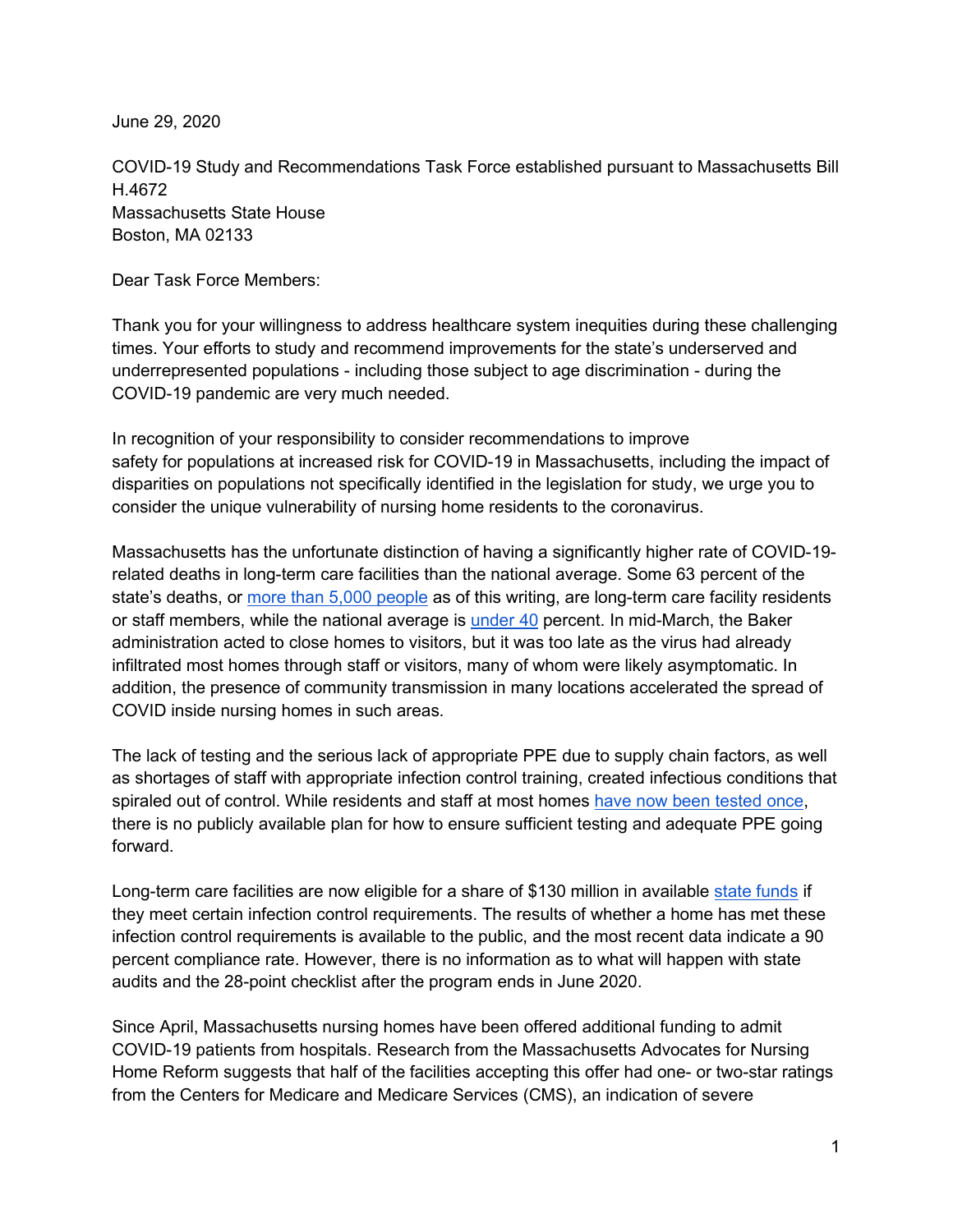operational deficiencies.<sup>[1](#page-1-0)</sup> Initially, the state may have relied on self-certifications from the homes that they had proper isolation units for infected residents; later, we believe, inspections related to the 28-point infection control program included the isolation units. It is not clear how facilities with low CMS grades became COVID checklist-compliant so quickly. This incentive structure needs reform to prioritize quality of resident care over monetary gains, with ongoing transparent oversight from state officials prior to placement of COVID patients. The results of such audits of these isolation units need to be easily accessible to the public.

The Massachusetts DPH website contains limited information on transfer of the elderly between hospitals and nursing homes, but it is not readily accessible via the agency's nursing home [consumer information page.](https://www.mass.gov/nursing-home-consumer-information) Greater transparency is needed on the state level to help the public make informed decisions on where to place loved ones, especially in anticipation of a second wave of COVID-19. The state's recent efforts to increase the precision of case and death counts at Massachusetts nursing homes is a good start, but we would like to see more in-depth statistics going forward that take into account risk factors such as the facility's layout and other diseases among residents. This may include data on whether their long-term care facility has multiple wards with shared staff or a designated dementia unit. Additionally, data should include special considerations for protecting those with dementia.

Concerns about nursing home oversight predate this pandemic. The state has long required these facilities to take an "all-hazards approach" to their emergency preparedness plans, which includes addressing pandemic flus and other infectious diseases. A set of 2017 CMS regulations even stipulates the inclusion of "isolation and personal protective equipment (PPE) measures" in these plans. We have no clear evidence that annual state and federal surveys have applied these standards in a thorough and consistent manner. We would like clarification as to whether these past surveys were primarily accomplished through self-attestation by the homes or whether they involved thorough on-site reviews and inspections. The state's most recent infection control audits, which were ordered only after immense public scrutiny of the deadly impact of COVID-19 in nursing homes, have revealed that over one-third of these facilities have **failed to comply with measures meant to proactively stem the spread of COVID-**19 as of May 21.

Meanwhile, the EOHHS's infection control ratings are very similar between nursing homes with the state's highest COVID-19 death rates and those with the lowest.<sup>[2](#page-1-1)</sup> There are also ongoing problems securing PPE and qualified infection control staff members in nursing homes across the state, even at a time when these actions should be of the highest priority.

In light of both the short-term and long-term implications of nursing care reform in Massachusetts, we propose the following actions for this task force's further study:

● Appoint an individual whose sole responsibility would be to oversee and coordinate the responses of state agencies and nursing homes and who reports directly to the

<span id="page-1-0"></span> $^1$  Massachusetts Advocates for Nursing Home Reform, "Hearing: Impact of the Covid Crisis on Aged Adults in Massachusetts," Joint Committee on Elder Affairs, May 15, 2020. Public Testimony.

<span id="page-1-1"></span><sup>2</sup> *See Appendix A*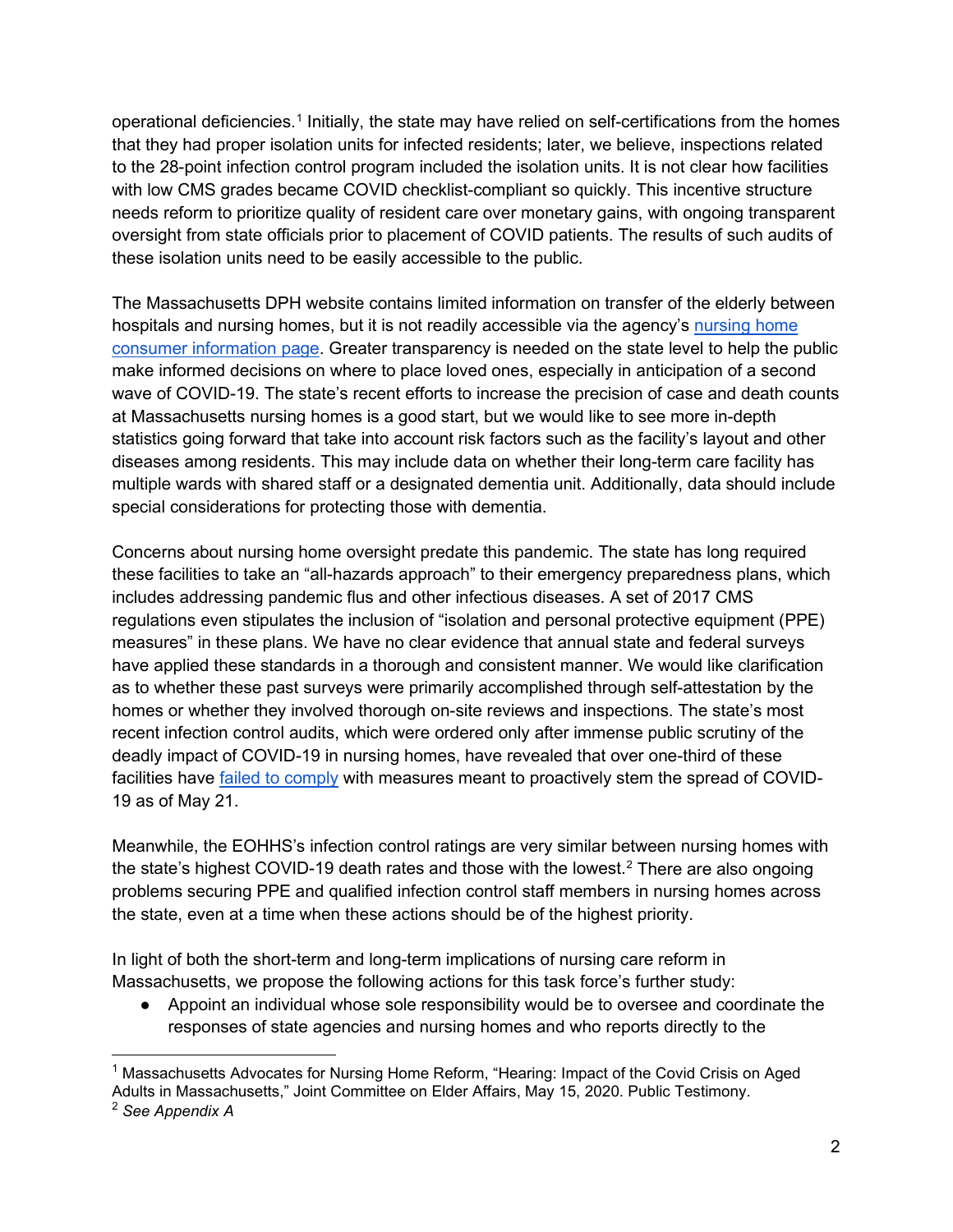Governor, both for the remainder of the COVID-19 pandemic and during any other public health emergency. Public health experts, epidemiologists, and virologists should be prioritized for this position.

- Prioritize nursing home residents and staff members for COVID-19 vaccination once a vaccine is available.
- Emphasize government transparency at all stages of the reform process, including more explicit evaluative measures for nursing homes on infection control, provision of emergency preparedness plans for each facility, disclosure of COVID-19 case and death totals in absolute numbers by facility, and disclosure of whether a nursing home is accepting COVID-19 patients from hospitals. The resulting materials should be consumer-friendly and easy for the public to locate and understand.
- Evaluate the state's emergency preparedness and infection control standards for nursing homes, with a special focus on raising standards for quality of care.
- Require that nursing homes maintain a stock of PPE (including gloves, surgical masks, N95 masks, hand sanitizer, booties, etc.) sufficient for a certain time period of continuous use, and perhaps a longer time period for the duration of this pandemic. To enforce such a requirement, state inspections should verify the presence and adequate quality of these supplies by visual inspection. Financing mechanisms should be established to allow all homes to obtain required equipment for the duration of the pandemic and beyond.
- Require nursing homes to designate an infection preventionist (IP) at the facility and publicize that individual and his/her credentials. The IP would be responsible for ensuring procedures and PPE are in place to prevent the spread of infection, including infectious diseases, consistent with [CMS guidelines.](https://www.cms.gov/Medicare/Provider-Enrollment-and-Certification/SurveyCertificationGenInfo/Downloads/QSO19-10-NH.pdf)
- Distinguish between the protocol for an emergency and the one implemented during preparation for an emergency in infection control plans. The emergency protocol should apply whenever there is a case of a deadly, highly contagious disease anywhere in the state.
- Require regular COVID-19 point-in-time and surveillance testing among all nursing home residents and staff, including antibody testing for homes with significant outbreaks as needed. For example, currently, the Massachusetts Senior Care Association is developing recommended protocols for future testing. The state Department of Public Health should be involved in advancing and, where needed, funding such protocols.
- Require nursing homes to demonstrate their ability to form isolation units with adequate numbers of beds for infectious onslaughts as a prerequisite for continued operation. To enforce such a requirement, state inspections should continue to verify the existence and safety of the infection units via visual inspection of the facility.
- Establish employment protocols for isolation units that prevent the units' staff from serving non-infected patients until after a substantial quarantine period.
- Establish a protocol for reporting test results at long-term care facilities directly to the Department of Public Health. In this regard, every facility should have a point of care testing machine, and the state should assist efforts to obtain such a testing apparatus as needed.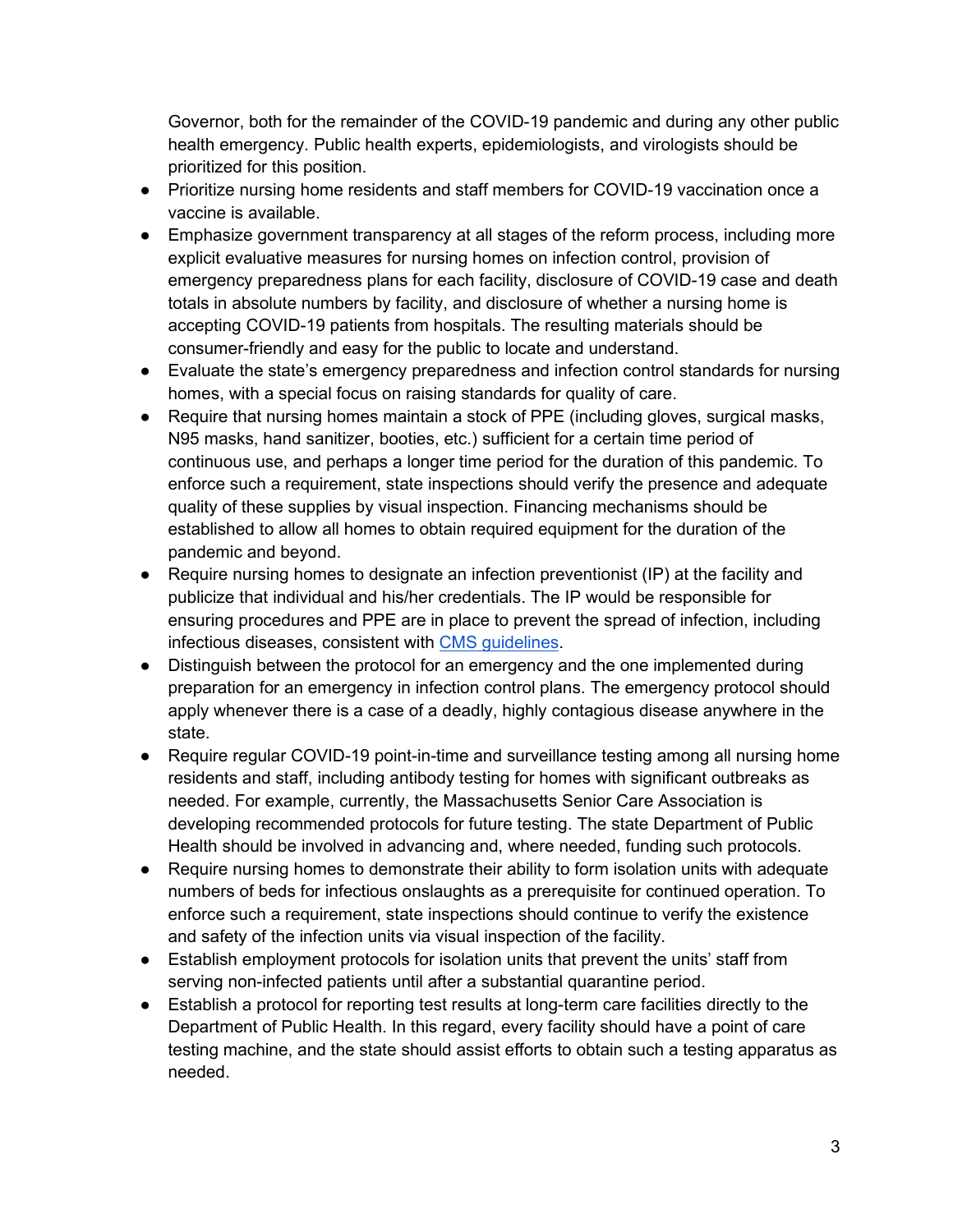- Establish employment protocols for infectious disease control that prevent staff at facilities with an outbreak from working in other nursing care facilities at the same time.
- Determine a methodology for restricting nursing home visitors during an infectious outbreak, including enhancing contact tracing procedures as needed.
- Require that service workers, delivery people, and other outside personnel who must enter homes wear masks and gloves and be subject to regular temperature checks during an infectious outbreak. As part of this requirement, all outside workers should also fill out questionnaires regarding COVID-19 that disclose testing information and provide a basis for contact tracing up-front. A complete log with names, addresses, and phone numbers of outside workers or other visitors should be maintained during the infectious outbreak period to facilitate contact tracing.

COVID-19's devastation of our state's nursing homes is a severe blot on the public health history of Massachusetts. At present, the [number of people who have died](https://www.mass.gov/doc/covid-19-dashboard-june-24-2020/download) from COVID in Massachusetts long term care facilities accounts for 12 percent of [the population of these](https://www.milforddailynews.com/news/20191125/mass-nursing-homes-usage-rates-declining-operating-margins-plunging)  [facilities in 2017.](https://www.milforddailynews.com/news/20191125/mass-nursing-homes-usage-rates-declining-operating-margins-plunging)

The conditions that led to this tragic outcome appear to have been in place for years. Such conditions, combined with failure to prioritize the needs of nursing home populations, resulted in the unacceptable lethality of the virus in the state's long-term care facilities.

The state was very quick to close schools and colleges and to focus on acute care settings, but the treatment of elders in nursing homes has been intolerable and demands reform. Moving forward, we hope the state will not repeat past mistakes regarding oversight and attention to facilities that care for the most vulnerable populations among us. Thank you in advance for heeding our concerns and recommendations.

Sincerely,

Barbara Anthony, Esq. - Senior Fellow in Healthcare Mary Z. Connaughton - Director of Government Transparency Andrew Mikula - Research Assistant

## **Appendix A: Analysis of infection control audit scores among Massachusetts nursing homes with highest, lowest death rates from COVID-19**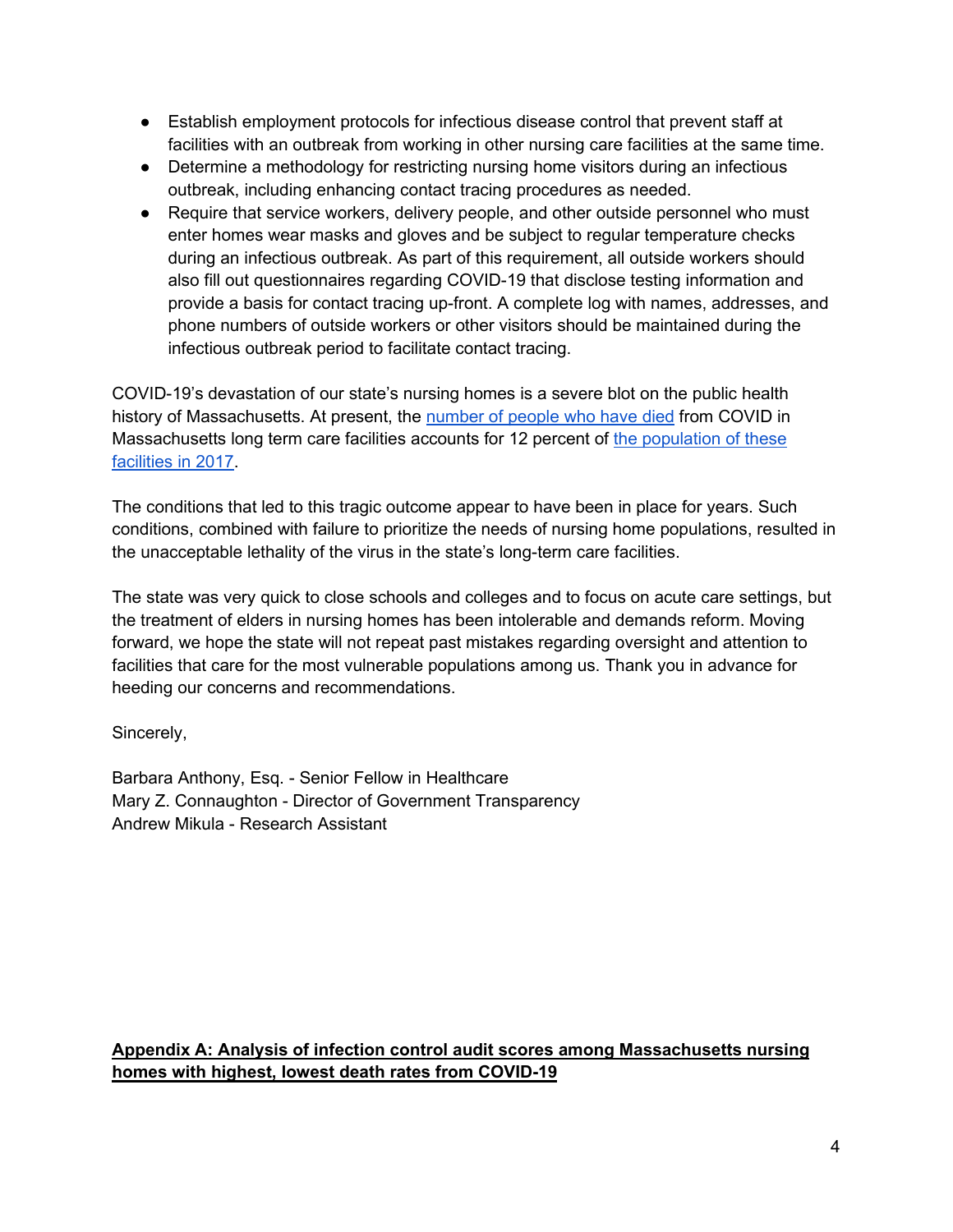## **Facilities with the 15 highest death rates**

| Name of facility                                            | COVID-19 death<br>rate per 100 beds | Latest Infection<br>Control score | Infection control<br>evaluation date | <b>Nursing Care</b><br>quality score |
|-------------------------------------------------------------|-------------------------------------|-----------------------------------|--------------------------------------|--------------------------------------|
| Katzman Family Center for<br>Living                         | 45                                  | D                                 | 3/14/2018                            | 30                                   |
| Pope Nursing Home                                           | 40.8                                | $\mathsf{F}$                      | 10/17/2019                           | 32                                   |
| <b>Coleman House</b>                                        | 37.8                                | No Deficiencies                   |                                      | 32                                   |
| <b>Belmont Manor Nursing Home</b>                           | 35.3                                | No Deficiencies                   |                                      | 30                                   |
| Armenian Nursing and Rehab                                  | 33.7                                | No Deficiencies                   |                                      | 28                                   |
| Quincy Health and<br><b>Rehabilitation Center</b>           | 33.3                                | Е                                 | 2/19/2020                            | 30                                   |
| Julian J Levitt Family Nursing<br>Home                      | 33                                  | Е                                 | 11/19/2019                           | 30                                   |
| <b>Blaire House of Worcester</b>                            | 32                                  | D                                 | 6/5/2017                             | 32                                   |
| <b>Beaumont Rehab and Skilled</b><br>Nursing - Northborough | 31.3                                | No Deficiencies                   |                                      | 22                                   |
| <b>Rivercrest Long Term Care</b>                            | 28.6                                | D                                 | 10/25/2017                           | 30                                   |
| Alliance Health at Devereaux                                | 28.1                                | D                                 | 1/16/2019                            | 28                                   |
| <b>Alliance Health at West Acres</b>                        | 27.7                                | D                                 | 10/26/2018                           | 31                                   |
| Royal at Wayland Nursing &<br>Rehab                         | 27.5                                | Е                                 | 3/8/2019                             | 27                                   |
| <b>Courtyard Nursing Care</b>                               | 26.8                                | No Deficiencies                   |                                      | 24                                   |
| <b>Commons Residence at</b><br><b>Orchard Cove</b>          | 26.7                                | D                                 | 4/17/2018                            | 29                                   |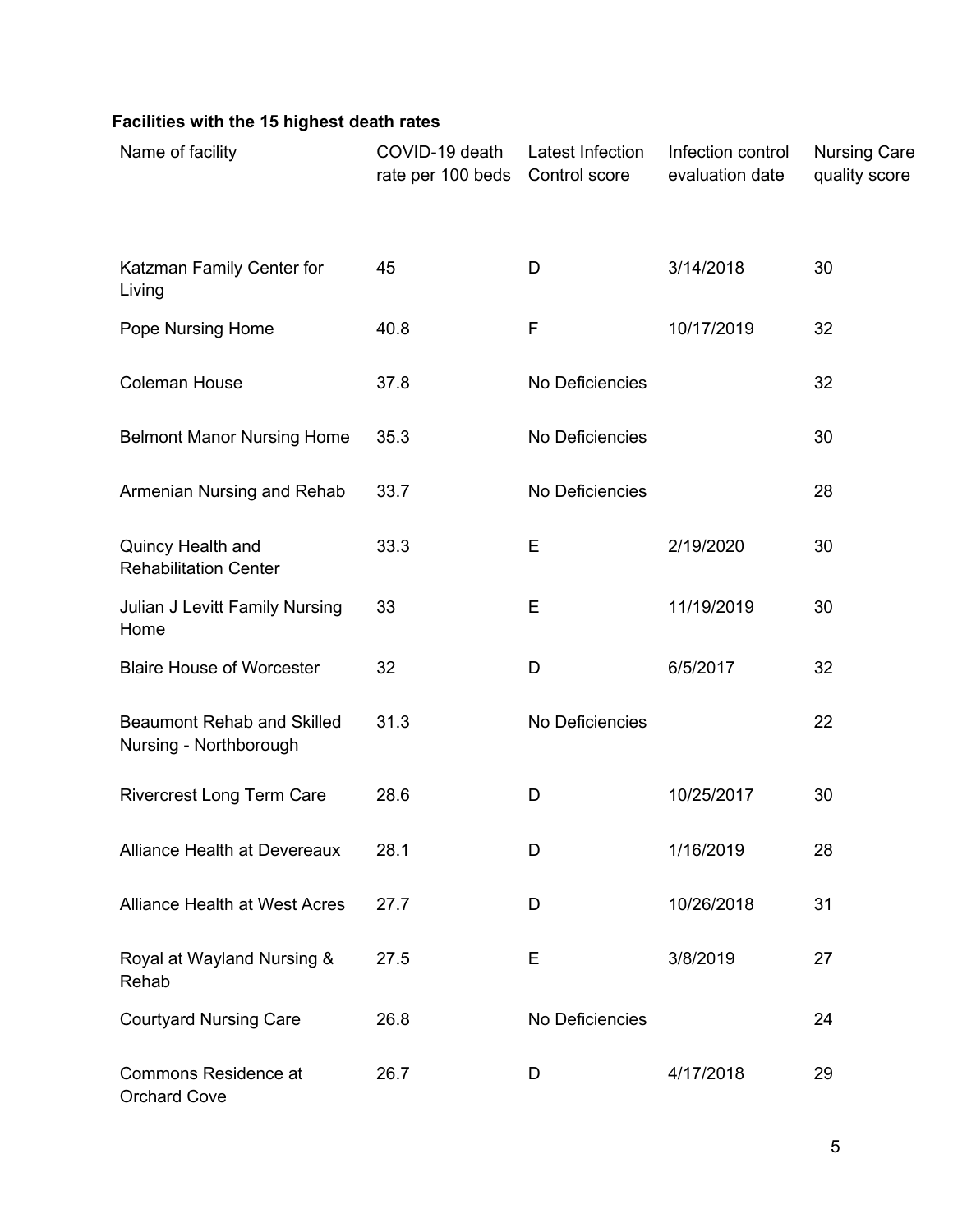## **Average 29.0**

## **Facilities with the 15 lowest death rates**

| Name of facility                                       | COVID-19 death<br>rate per 100 beds | Latest Infection<br>Control score | Infection control<br>evaluation date | Nursing care<br>quality score |
|--------------------------------------------------------|-------------------------------------|-----------------------------------|--------------------------------------|-------------------------------|
| <b>Brush Hill Care Center</b>                          | 3.1                                 | $\mathsf F$                       | 6/24/2019                            | 31                            |
| D'Youville Senior Care                                 | 3.8                                 | D                                 | 8/27/2018                            | 29                            |
| <b>Westford House</b>                                  | 4.1                                 | D                                 | 12/8/2017                            | 19                            |
| Parsons Hill Rehab and Health                          | 4.3                                 | D                                 | 5/21/2019                            | 19                            |
| <b>Marion Manor of Taunton</b>                         | 4.3                                 | D                                 | 12/22/2016                           | 28                            |
| <b>Worcester Health Center</b>                         | 4.4                                 | D                                 | 9/4/2019                             | 27                            |
| <b>Linden Ponds</b>                                    | 4.5                                 | D                                 | 2/2/2017                             | 28                            |
| Elaine Center at Hadley                                | 4.5                                 | No deficiencies                   |                                      | 23                            |
| <b>LifeCare Center of West</b><br><b>Bridgewater</b>   | 4.7                                 | D                                 | 4/13/2017                            | 30                            |
| Bear Mountain Healthcare at<br><b>West Springfield</b> | 4.8                                 | D                                 | 5/2/2018                             | 29                            |
| Heritage Hall North                                    | 4.8                                 | D                                 | 12/2/2016                            | 28                            |
| Wingate at Silver Lake                                 | 4.9                                 | D                                 | 6/6/2019                             | 27                            |
| <b>Reservoir Center</b>                                | 4.9                                 | D                                 | 6/26/2019                            | 25                            |